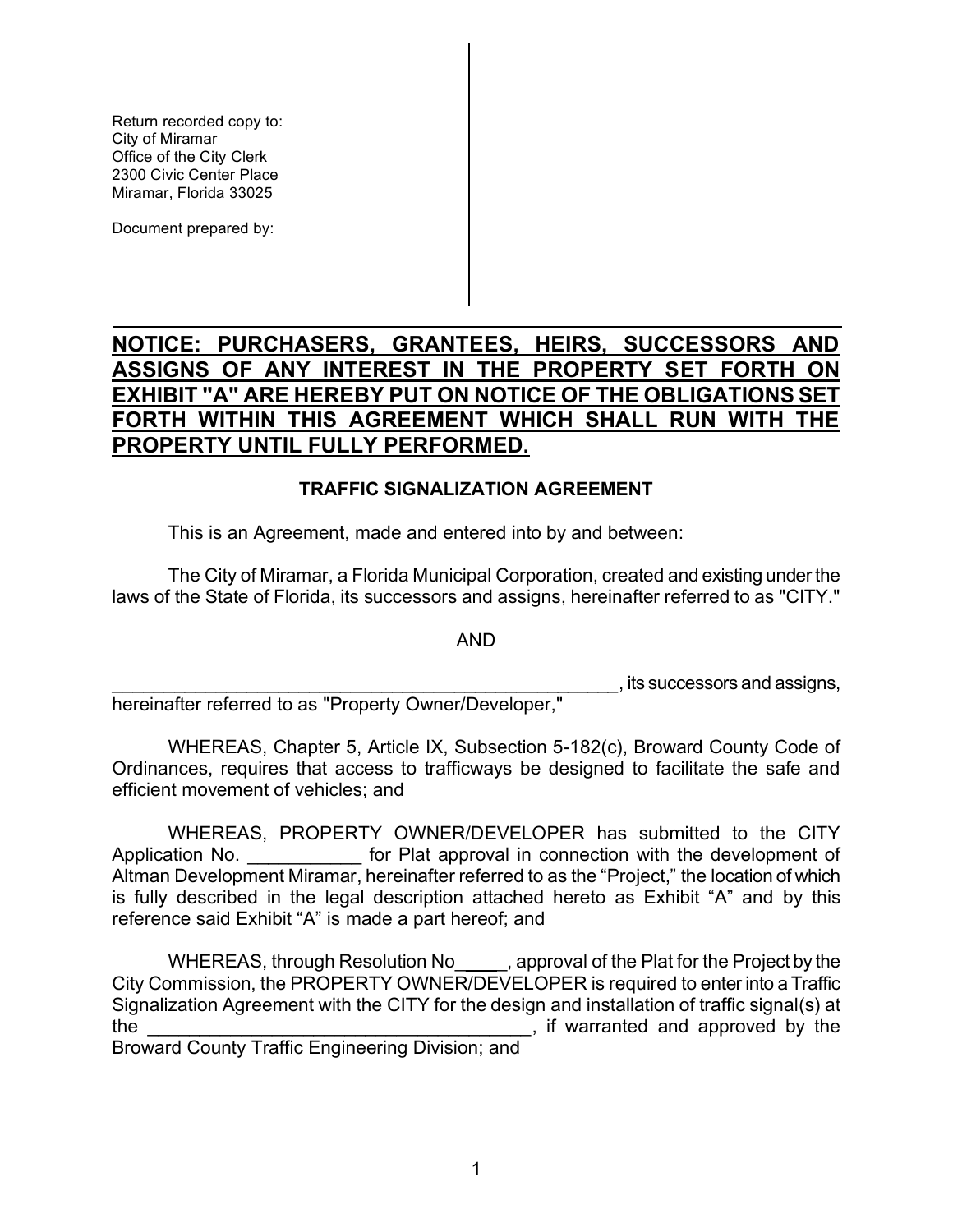WHEREAS, the PROPERTY OWNER/DEVELOPER agrees to secure this obligation by posting a letter of credit in the amount of 125% of the cost of the design and installation of traffic signal(s); and

 WHEREAS, in the interest of promoting safe and efficient access to roadways and movement of vehicles, the CITY has agreed to hold the above described security of PROPERTY OWNER/DEVELOPER in the form of a letter of credit in the amount more fully made a part hereof, as contribution towards the design and installation of the traffic WHEREAS, in the interest of promoting safe and efficient access to roadways a<br>ment of vehicles, the CITY has a greed to hold the above described security<br>DERTY OWNER/DEVELOPER in the form of a letter of credit in the amoun described below and in the cost estimate attached as Exhibit "B" and by this reference is signal(s) required as a condition of plat approval.

 promises, covenants, and payments hereinafter set forth, the parties hereby agree as NOW, THEREFORE, IN CONSIDERATION of the mutual terms and conditions, follows:

 A. The above recitals and representations are true and correct and are incorporated herein.

#### B. TRAFFIC SIGNAL DESIGN AND INSTALLATION OBLIGATION.

 The PROPERTY OWNER/DEVELOPER shall guarantee the payment of the total cost of the design and installation of traffic signal(s) at the 100' access opening on Miramar Parkway leading to Project, upon a finding by the Broward County Traffic Engineering Division that such signal(s) is warranted, in accordance with the conditions and time frames set forth in this Agreement.

#### C. FORM OF SECURITY.

(1) Prior to the PROPERTY OWNER/DEVELOPER obtaining a building permit for construction of any portion of the Project, PROPERTY OWNER/DEVELOPER shall provide a form of security acceptable to the CITY in the form of a letter of credit, in the amount of and XX/100 Dollars (\$ The second second  $\lambda$  and  $\lambda$ represents 125% of the estimated cost of the design and installation of required traffic signal(s), as is set forth in the attached Exhibit "B". As used in this Agreement, the term "design" includes all engineering, design, and permitting costs. The term "installation" includes the cost of installation of the traffic signal(s) and all related equipment, as well as the costs of obtaining said signal(s) and related equipment. If any portion of the Project is secured by a lien, the CITY shall not issue building permits for construction of a principal building within that portion of the Project until such time as PROPERTY OWNER/DEVELOPER has complied with this Agreement, or until the PROPERTY OWNER/DEVELOPER has secured a joinder and consent from the holder of said lien right subordinating its lien interests to that of the CITY under this Agreement, whichever event may first occur. The letter of credit must be issued and maintained with a financial institution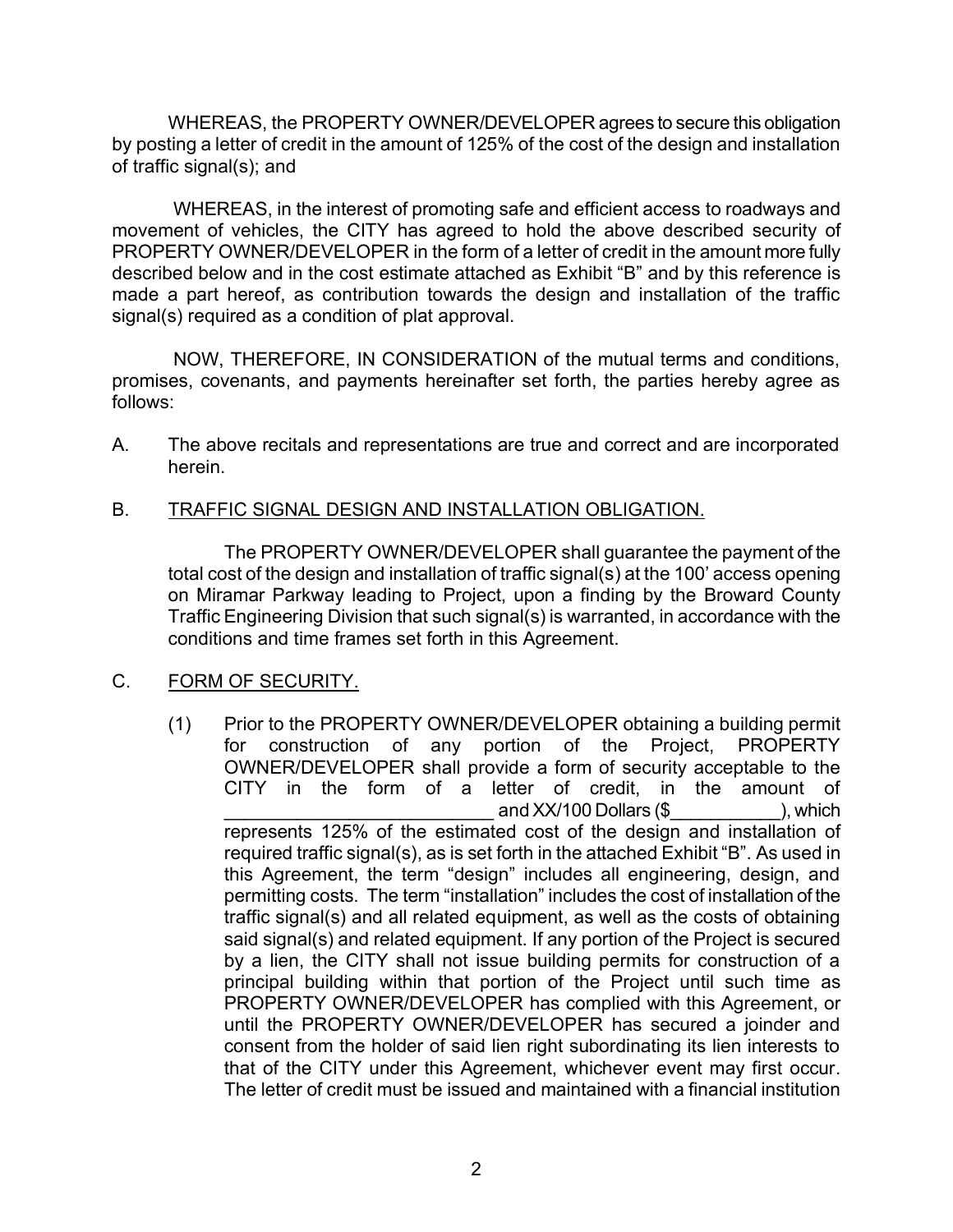State of Florida.

- the estimated cost per Exhibit "B" and the amount of the letter of credit provided by the PROPERTY OWNER/DEVELOPER is lower than the total actual cost of design and installation of the traffic signal(s), the PROPERTY OWNER/DEVELOPER shall be required to provide, at the request of the CITY, the balance of the total actual cost in cash or other form agreeable to the CITY. In the event PROPERTY OWNER/DEVELOPER fails to remit to the CITY the required amount within 30 days of written demand by the CITY, the CITY may maintain an action against the then PROPERTY OWNER/DEVELOPER in a court of competent jurisdiction for the difference between any sums obtained and amount due, including any amount in excess of the design and installation cost which may be due as a result of an increase of the traffic signal(s) as set forth in paragraph B above, plus costs between any sums obtained and amount due, including any amount in<br>excess of the design and installation cost which may be due as a result of an<br>increase of the traffic signal(s) as set forth in paragraph B above, plus cost cent (12%) per annum. In the event City files an action against PROPERTY OWNER/DEVELOPER as set forth herein, the CITY shall be entitled to its including any appellate proceedings or in any settlement of the trial or estimated cost per Exhibit "B" and the amount of the letter c<br>vided by the PROPERTY OWNER/DEVELOPER is lower than t<br>ual cost of design and installation of the traffic signal(s), the PRO<br>WER/DEVELOPER shall be required to p ELOPER as set forth herein, the CITY shall be entitle<br>is and costs incurred in maintaining such action throu<br>i appellate proceedings or in any settlement of the<br>ceedings.<br>OWNER/DEVELOPER shall ensure that the letter of<br>and reasonably acceptable to the CITY which has an office at all times with the State of Fronda.<br>
If the actual cost for the design and installation of the traffic signal exceeds<br>the estimated cost per Exhibit "B" and the amou (2) If the actual cost for the design and installation of the traffic signal exceeds attorney's fees and costs incurred in maintaining such action through and appellate proceedings.
- (3) PROPERTY OWNER/DEVELOPER shall ensure that the letter of credit remains valid and in full force and effect until the design and installation of the traffic signal(s) has been completed and all costs for said design and installation of the traffic signal(s) have been paid by the PROPERTY OWNER/DEVELOPER, or it has been determined by the CITY that such traffic signal(s) is not required. Expiration of the letter of credit prior to PROPERTY OWNER/DEVELOPER's performance of such obligation, or notice to CITY that the security will expire or has been canceled or obligations hereunder, shall constitute a material default of this Agreement. disaffirmed prior to PROPERTY OWNER/DEVELOPER's satisfaction of all
- (4) In the event that the letter of credit provided to CITY expires, is canceled, or is disaffirmed, or that there is a material default of this Agreement or the obligations hereunder by the PRPERTY OWNER/DEVELOPER, the CITY shall send notice to PROPERTY OWNER/DEVELOPER, according to the notice provisions of this Agreement, and PROPERTY OWNER/DEVELOPER shall have thirty (30) days from the date of such notice to provide substitute security in a form acceptable to the CITY and meeting the requirements of this Agreement. If PROPERTY OWNER/DEVELOPER fails to provide acceptable substitute security, the CITY may record a document entitled "Notice of Lien for Installation of Traffic Signal Improvements," which shall constitute a lien on the PROPERTY described in Exhibit "A" for the amount due hereunder until fully paid, discharged, released, or barred by law. Said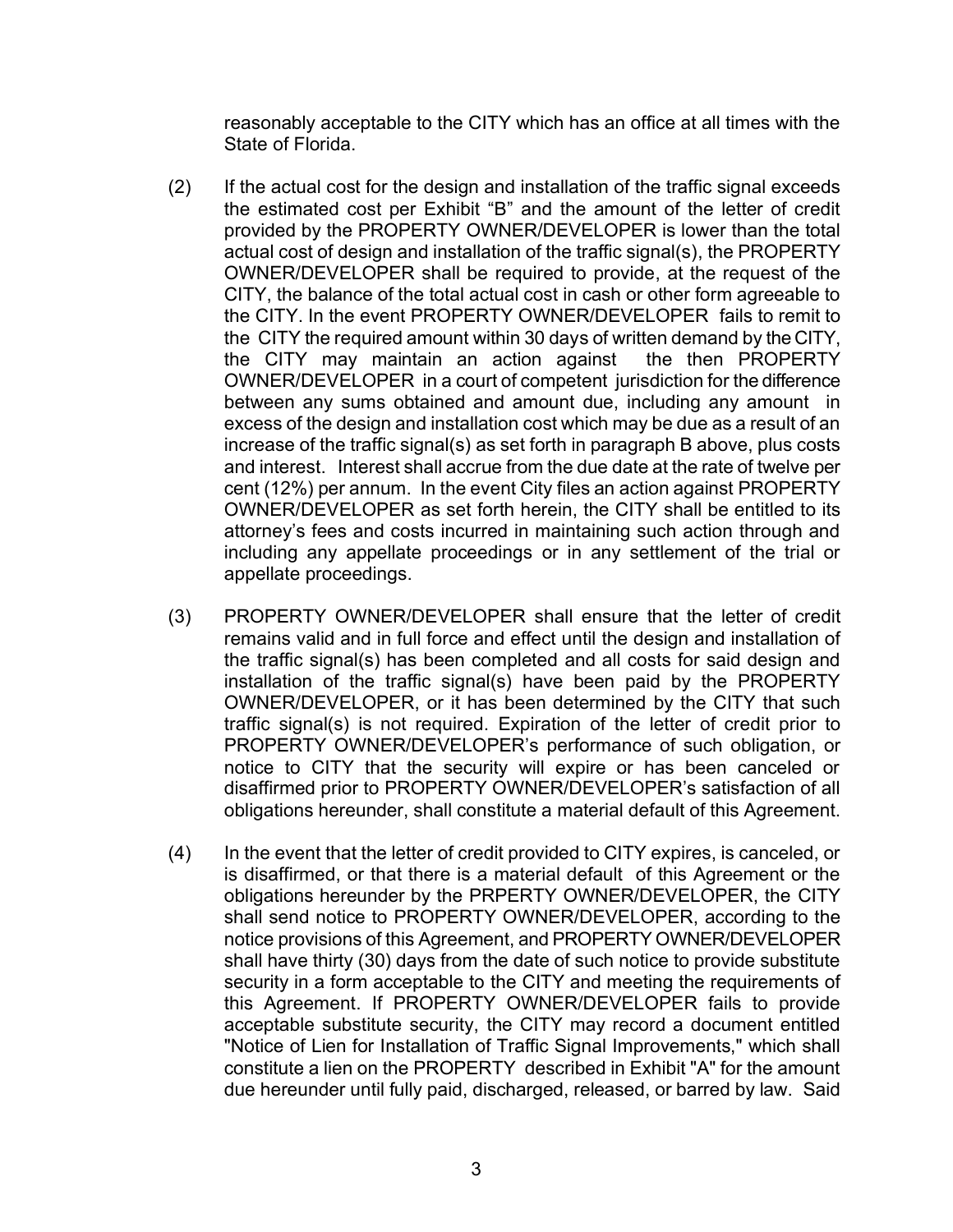lien and any amounts due thereunder shall constitute the personal obligation of the then PROPERTY OWNER/DEVELOPER of the PROPERTY. Said lien may be enforced in the same as a lawsuit for foreclosure of a mortgage and payment of any personal obligation. To the extent that the failed security is attributable to an identified parcel or portion of the Project, the Notice of Lien for Required Improvements may be recorded against and apply only to en and any amounts<br>f the then PROPEF<br>en may be enforced<br>nd payment of any r<br>is attributable to an i<br>ien for Required Im<br>uch parcel or portio<br>if the approved warra<br>ertinent location(s)<br>certificates of Occur<br>ithin the Projec such parcel or portion of the Project.

- (5) If the approved warrant study indicates that signalization is not needed at the pertinent location(s) or intersection(s) within two (2) years after all the final within the Project, the PROPERTY OWNER/DEVELOPER shall be released from its obligations set forth in this Agreement, and the CITY shall return the this Agreement in the Public Record of Broward County, Florida. At its discretion, the CITY may request warrant studies at any time prior to final tions set forth in this Agreement, and the CITY shall<br>PROPERTY OWNER/DEVELOPER and record a<br>at in the Public Record of Broward County, Floric<br>CITY may request warrant studies at any time pr<br>Dccupancy for all buildings. Certificates of Occupancy for the Project have been issued for all buildings security to the PROPERTY OWNER/DEVELOPER and record a release of Certificate of Occupancy for all buildings.
- D. RECORDATION. PROPERTY OWNER/DEVELOPER agrees that this Agreement shall be recorded in the Official Records of Broward County, Florida, against the PROPERTY described in Exhibit "A" to put subsequent purchasers, grantees, heirs, j set forth herein, which shall run with the property until fully paid and performed. be recorded in the Official Records of Broward C<br>PERTY described in Exhibit "A" to put subsequent p<br>essors, and assigns of any interest in such property<br>orth herein, which shall run with the property until fu<br>ORCEMENT. Not successors, and assigns of any interest in such property on notice of the obligations
- E. **ENFORCEMENT.** Nothing herein shall prevent the CITY from enforcing the requirements of this Agreement against the owners, or their successors, or assigns requirements of this Agreement against the owners, or their successors, or assigns<br>in any part of the Project.<br>F. NOTICE. Whenever any of the parties desire to give notice to the other, such notice in any part of the Project.
- must be in writing, sent by U.S. Mail, postage prepaid, addressed to the party for remain such until it is changed by written notice in compliance with the provisions of this paragraph. For the present, the parties designate the following as the e in writing, ser<br>it is intended at<br>such until it is c<br>rragraph. For whom it is intended at the place last specified; the place for giving of notice shall respective places for giving notice:

For the PROPERTY OWNER/DEVELOPER:

 $\overline{\phantom{a}}$  , which is the set of the set of the set of the set of the set of the set of the set of the set of the set of the set of the set of the set of the set of the set of the set of the set of the set of the set of  $\overline{\phantom{a}}$  , where  $\overline{\phantom{a}}$ \_\_\_\_\_\_\_\_\_\_\_\_\_\_\_\_  $\overline{\phantom{a}}$  , where  $\overline{\phantom{a}}$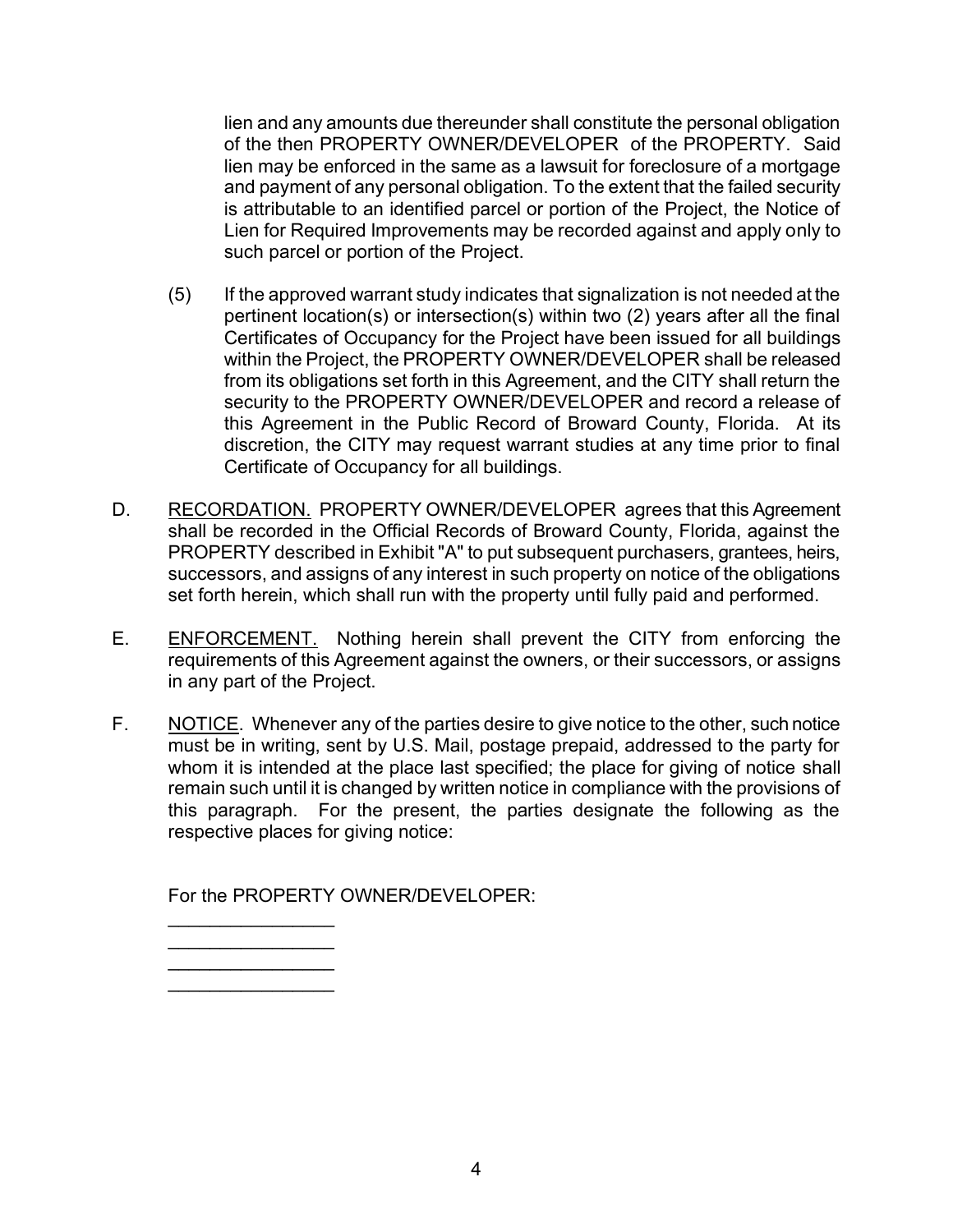- For the CITY: Whittingham O. Gordon City Manager City of Miramar 2300 Civic Center Place Miramar, FL 33025
- Telephone: (954) 768-9770 With a COPY to: City Attorney Austin Pamies Norris Weeks Powell, PLLC 401 NW 7th Avenue Fort Lauderdale, FL 33311
- G. RELEASE. When all of the obligations set forth herein are fully paid and performed, the CITY, at the request of PROPERTY OWNER/DEVELOPER or its successor and assign, upon payment of any applicable fees, shall cause a release to be recorded in the Official Records of Broward County, Florida, evidencing such performance. the CITY, at the request of PROPERTY OWNER/DEVELOPER or its successor and<br>assign, upon payment of any applicable fees, shall cause a release to be recorded<br>in the Official Records of Broward County, Florida, evidencing suc Agreement for a specific parcel or portion of the Project for which this traffic To the extent that the obligations set forth herein are divisible and attributable to a signalization obligation has been satisfied.
- H. VENUE; CHOICE OF LAW. Any controversies or legal issues arising out of this Agreement and any action involving the enforcement or interpretation of any rights hereunder shall be submitted to the jurisdiction of the State Courts of the Seventeenth Judicial Circuit of Broward County, Florida, the venue situs, and shall t for a specific parcel or portion of the Project<br>on obligation has been satisfied.<br>
HOICE OF LAW. Any controversies or legal isst<br>
t and any action involving the enforcement or inter<br>
shall be submitted to the jurisdictio be governed by the laws of the state of Florida.
- represents and warrants that there have been no amendments or revisions whatsoever to the form Agreement without the prior written consent of the City Attorney's Office. Any unapproved changes shall be deemed a default of this I. CHANGES TO FORM AGREEMENT. PROPERTY OWNER/DEVELOPER Agreement and of no legal effect.
- contained in this Agreement are for convenience and reference only and in no way define, describe, extend, or limit the scope or intent of this Agreement, nor the intent of any provisions hereof. J. CAPTIONS AND PARAGRAPH HEADINGS. Captions and paragraph headings
- K. NO WAIVER. No waiver of any provision of this Agreement shall be effective unless it is in writing, signed by the party against whom it is asserted, and any such written waiver shall only be applicable to the specific instance to which it relates and shall not be deemed to be a continuing or future waiver.
- L. **EXHIBITS.** All Exhibits attached hereto contain additional terms of this Agreement and are incorporated herein by reference. Typewritten or handwritten provisions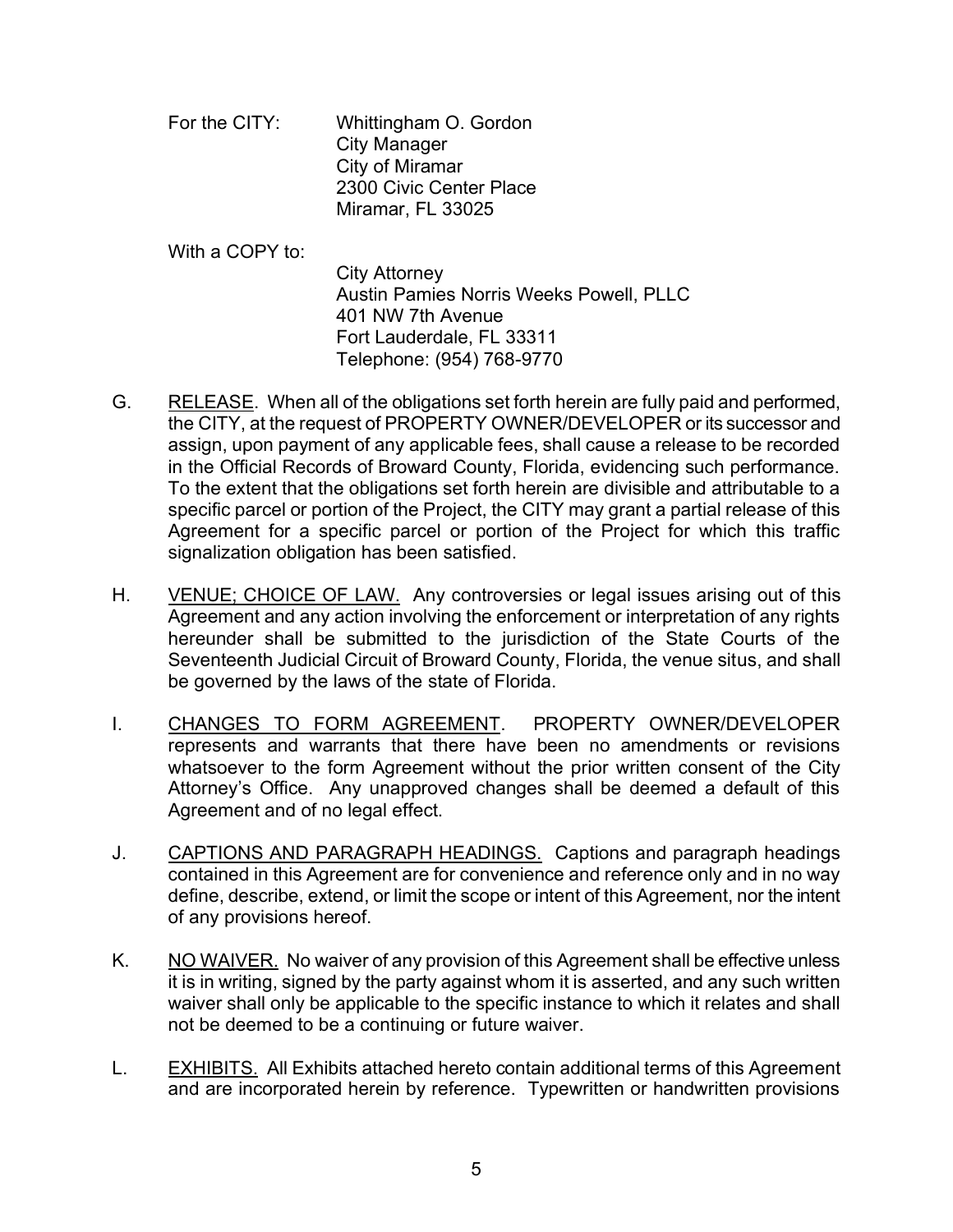inserted in this Agreement or attached hereto shall control all printed provisions in conflict therewith.

- M. FURTHER ASSURANCES. The parties hereby agree to execute, acknowledge and deliver and cause to be done, executed, acknowledged, and delivered all further assurances and to perform such acts as shall reasonably be requested of them in order to carry out this Agreement.
- N. ASSIGNMENT AND ASSUMPTION. PROPERTY OWNER/DEVELOPER may assign all or any portion of its obligations pursuant to this Agreement to a grantee of the fee title to all or any portion of the PROPERTY described in Exhibit "A." PROPERTY OWNER/DEVELOPER agrees for itself and its successors and assigns that any assignment shall contain a provision which clearly states that such assignment is subject to the obligations of this Agreement.
- O. AMENDMENTS. No modification, amendment, or alteration in the terms or conditions contained herein shall be effective unless contained in a written document prepared with the same or similar formality as this Agreement and executed by the parties to this Agreement.
- O.. COVENANTS RUNNING WITH THE LAND. Anything to the contrary herein notwithstanding and without limiting the generality (and subject to the limitations) hereof, it is the intention of the PROPERTY OWNER/DEVELOPER as Owner of the Property, that this Agreement shall constitute covenants running with the land and with title to the PROPERTY, or as an equitable servitude upon the land, as the case may be.
- P. SEVERABILITY. Invalidation of any one of these covenants or restrictions or any part, clause or word hereof, or the application thereof in specific circumstances, by judgement, court order, or administrative hearing or order shall not affect any other provisions or applications in other circumstances, all of which shall remain in full force and effect.

[REMAINDER OF PAGE INTENTIONALLY LEFT BLANK]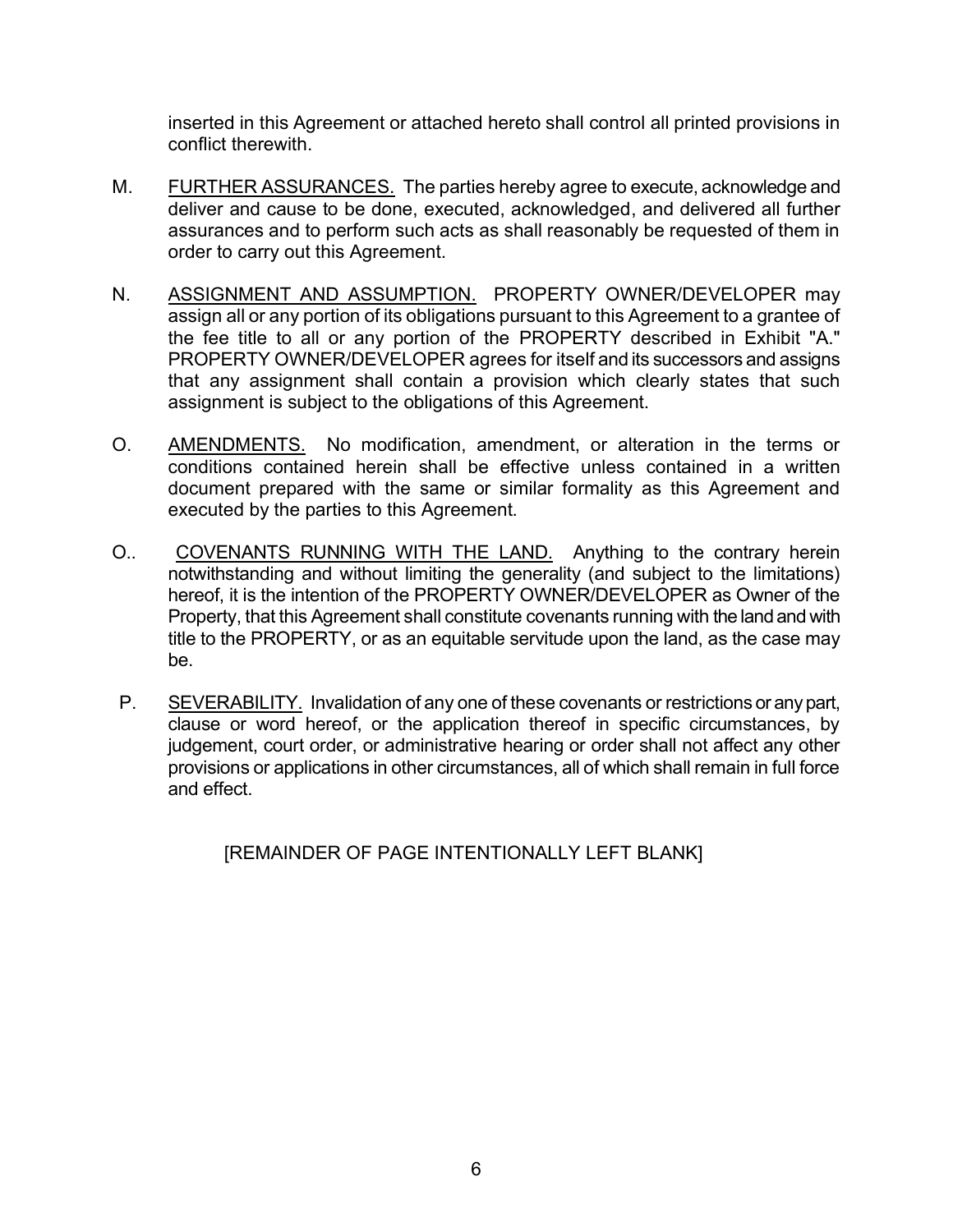### TRAFFIC SIGNALIZATION AGREEMENT FOR \_\_\_\_\_\_\_\_\_\_\_\_\_\_\_BETWEEN THE CITY **OF MIRAMAR AND \_\_\_\_\_\_\_\_\_\_\_\_\_\_\_\_\_\_\_\_\_\_\_\_.**

**IN WITNESS WHEREOF**, the parties hereto have caused these presents to be executed<br>on the day and year indicated below:<br>**CITY OF MIRAMAR**, a Florida Municipal on the day and year indicated below:

**CITY OF MIRAMAR**, a Florida Municipal **Corporation** 

ATTEST:

By:\_\_\_\_\_\_\_\_\_\_\_\_\_\_\_\_\_\_\_\_\_\_\_\_\_\_\_\_\_

Whittingham O. Gordon City Manager

DATED:\_\_\_\_\_\_\_\_\_\_\_\_\_\_\_\_\_\_\_\_\_\_\_\_\_

Denise A. Gibbs, City Clerk

 $\overline{\phantom{a}}$  , where  $\overline{\phantom{a}}$  , where  $\overline{\phantom{a}}$  , where  $\overline{\phantom{a}}$  , where  $\overline{\phantom{a}}$ 

APPROVED AS TO FORM: ( CITY SEAL)

 $\overline{\phantom{a}}$  , where  $\overline{\phantom{a}}$  , where  $\overline{\phantom{a}}$  , where  $\overline{\phantom{a}}$  , where  $\overline{\phantom{a}}$ Austin Pamies Norris Weeks Powell, PLLC

 COUNTY OF BROWARD ) STATE OF FLORIDA ) )SS

The foregoing instrument was acknowledged before me this \_\_\_\_ day of 202\_, by Whittingham O. Gordon, as City Manager of the City of Miramar, a Florida Municipal Corporation, on behalf of the municipal corporation. He is personally known to me or has produced (type of identification) as identification.

j.

Notary Public State of Florida My Commission Expires:

 $\overline{\phantom{a}}$  , where  $\overline{\phantom{a}}$  , where  $\overline{\phantom{a}}$  , where  $\overline{\phantom{a}}$  , where  $\overline{\phantom{a}}$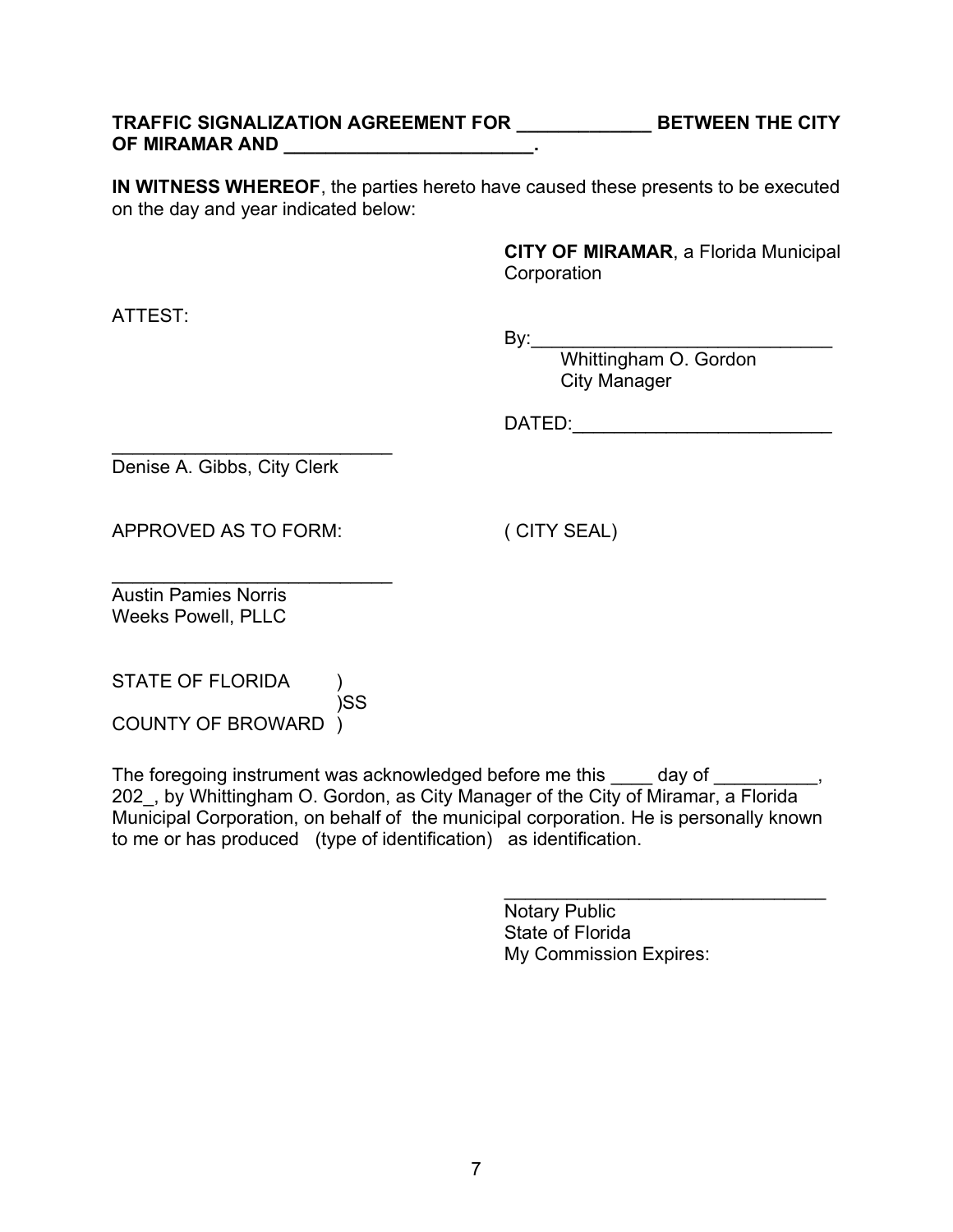| <b>TRAFFIC SIGNALIZATION AGREEMENT FOR</b> | <b>BETWEEN THE CITY OF</b> |
|--------------------------------------------|----------------------------|
| <b>MIRAMAR AND</b>                         |                            |

## **PROPERTY OWNER / DEVELOPER:**

|                                                                                                                                                                                                            |    | Corporation |
|------------------------------------------------------------------------------------------------------------------------------------------------------------------------------------------------------------|----|-------------|
| Witnesses:                                                                                                                                                                                                 |    |             |
|                                                                                                                                                                                                            |    |             |
|                                                                                                                                                                                                            |    |             |
|                                                                                                                                                                                                            |    |             |
|                                                                                                                                                                                                            |    |             |
| (Corporate Seal)                                                                                                                                                                                           |    |             |
|                                                                                                                                                                                                            |    |             |
|                                                                                                                                                                                                            |    |             |
| The foregoing instrument was acknowledged before me this ____ day of __________,<br>$20$ , by<br>$\overline{\phantom{a}}$ , and the contract of the contract of the contract of $\overline{\phantom{a}}$ , | as | a           |
| Corporation, on behalf of the corporation. He/She is<br>personally known to me or has produced (type of identification) as identification.                                                                 |    |             |

Notary Public State of \_\_\_\_\_\_ My Commission Expires: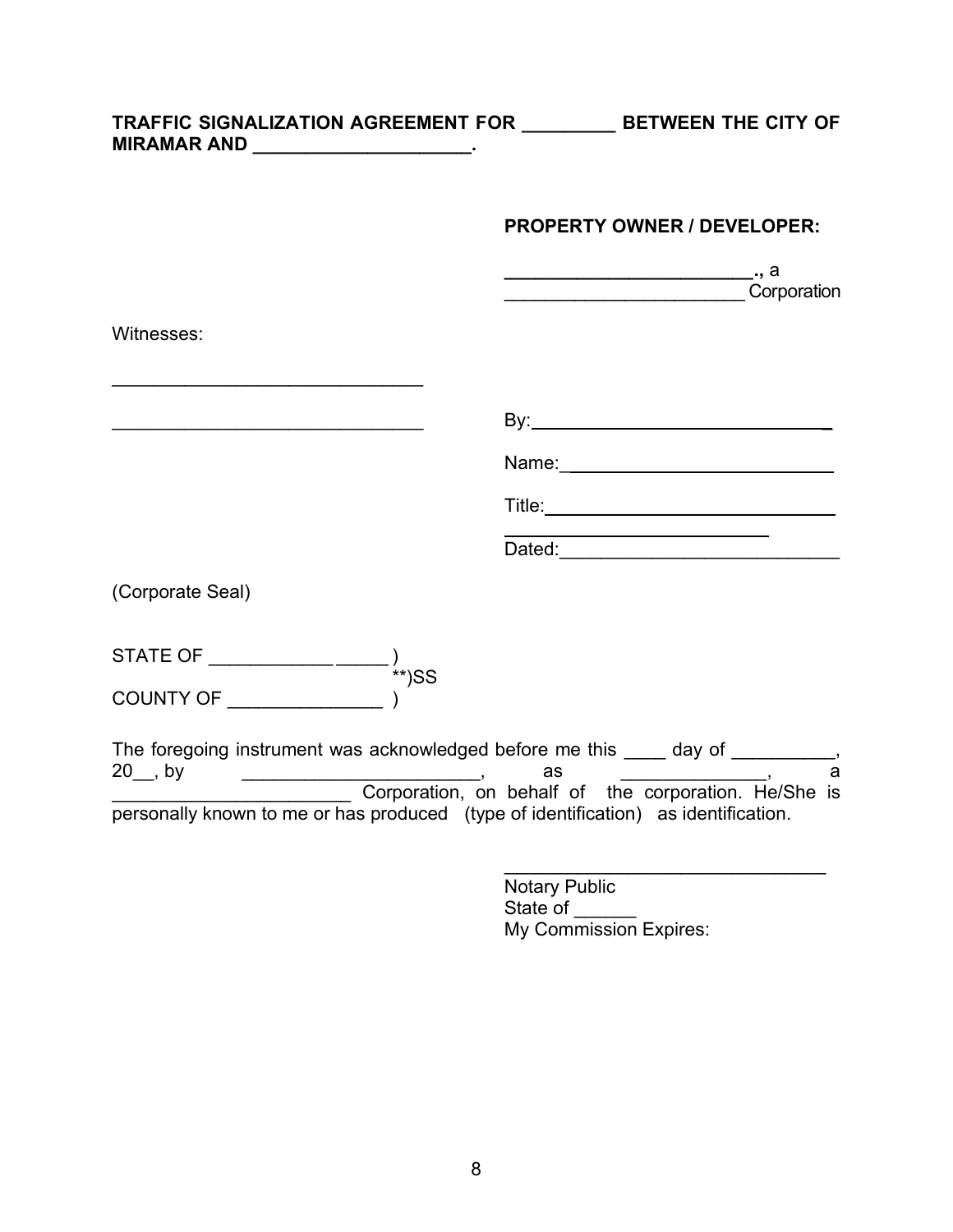# **EXHIBIT "A"**

## **SKETCH & LEGAL DESCRIPTION**